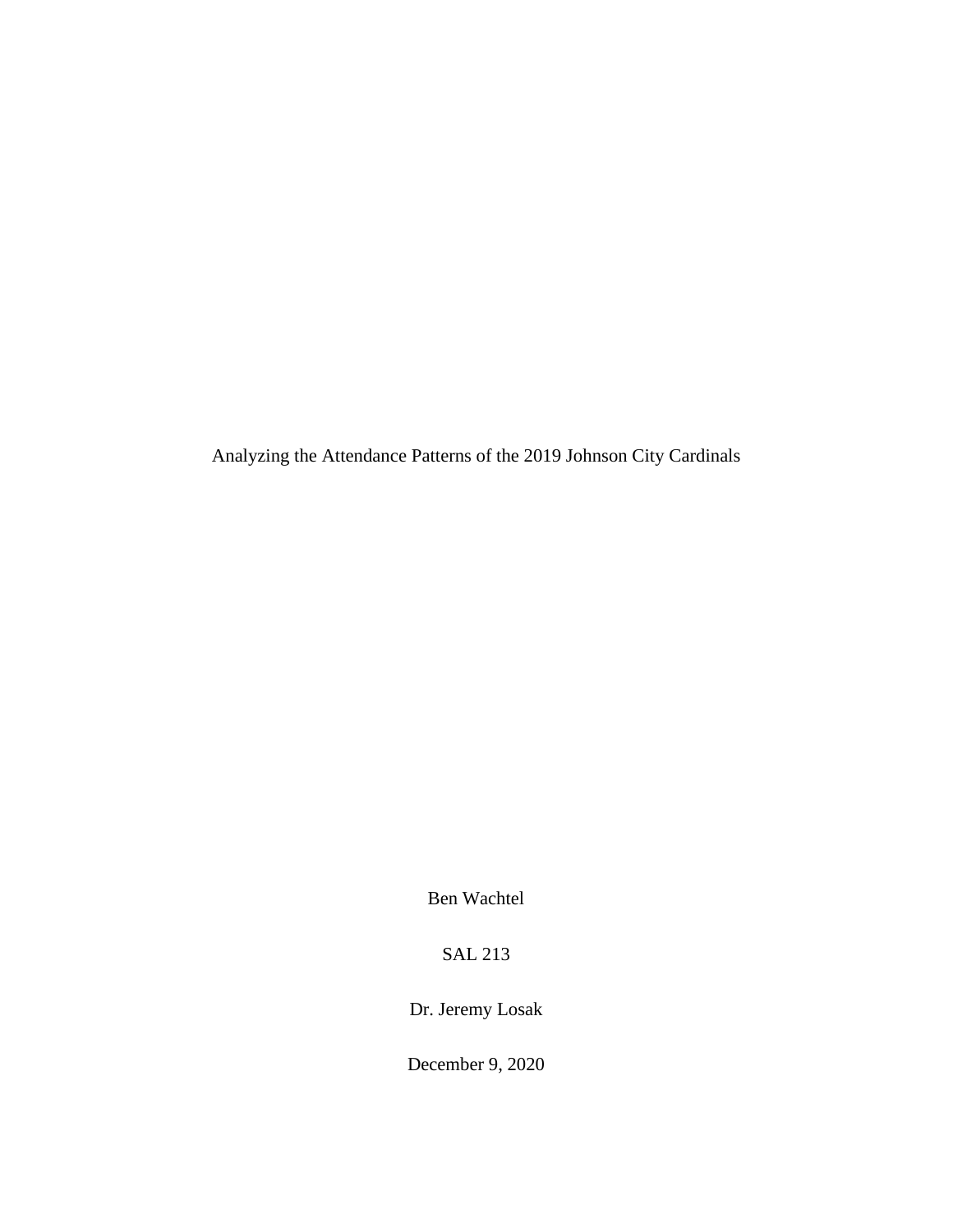Wachtel 2

### **Introduction**

For the Johnson City Cardinals, 2019 marked a successful year on and off the field. As the team finished 35-33, made the playoffs and eventually won the Appalachian League championship, they were also setting franchise attendance records. By welcoming over 80000 fans in 2019, the Johnson City Cardinals broke their franchise record of about 69000 fans that they set just a year prior. This paper will analyze what impacted their attendance and look into what led them to setting this new attendance mark. This paper will not only examine factors under the team's control, such as promotions, but will also investigate how factors like weather, opponent, and day of week factored into their 2019 attendance numbers. With the changing structure of the Appalachian League in 2021, it will become even more important to understand what drives attendance in Johnson City.

| <b>Summary Statistics for Quantitative Variables</b> |          |                              |                    |                 |       |                          |
|------------------------------------------------------|----------|------------------------------|--------------------|-----------------|-------|--------------------------|
|                                                      |          | Attendance Johnson City Win% | <b>Temperature</b> | <b>Humidity</b> | Wind  | Total Precipitation (in) |
| <b>Mean</b>                                          | 2540.121 | 52.169                       | 74.336             | 76.948          | 2.985 | 0.149                    |
| <b>Standard Error</b>                                | 147.638  | 2.487                        | 0.426              | 1.05            | 0.232 | 0.064                    |
| Median                                               | 2751     | 54.05                        | 74.3               | 78.7            | 2.7   | 0                        |
| <b>Standard Deviation</b>                            | 848.114  | 14.288                       | 2.448              | 6.031           | 1.335 | 0.367                    |
| Minimum                                              | 866      | 0                            | 68                 | 63.9            | 1.5   | 0                        |
| <b>Maximum</b>                                       | 4095     | 69.23                        | 78.7               | 88.3            | 6.2   | 1.84                     |
| <b>Count</b>                                         | 33       | 33                           | 33                 | 33              | 33    | 33                       |

#### **Summary of Data and Variables Used**

In order to model attendance, many types of categorical and quantitative variables that may have an impact were gathered. In the table above, summary statistics for each quantitative variable are shown. Starting on the left with attendance, this variable is the response variable for this model, but it is still important to understand it in greater detail. The variable to the left of attendance is Johnson City's win percentage. The purpose of this variable is to measure the overall strength of the Johnson City Cardinals when the home game was played. For example, if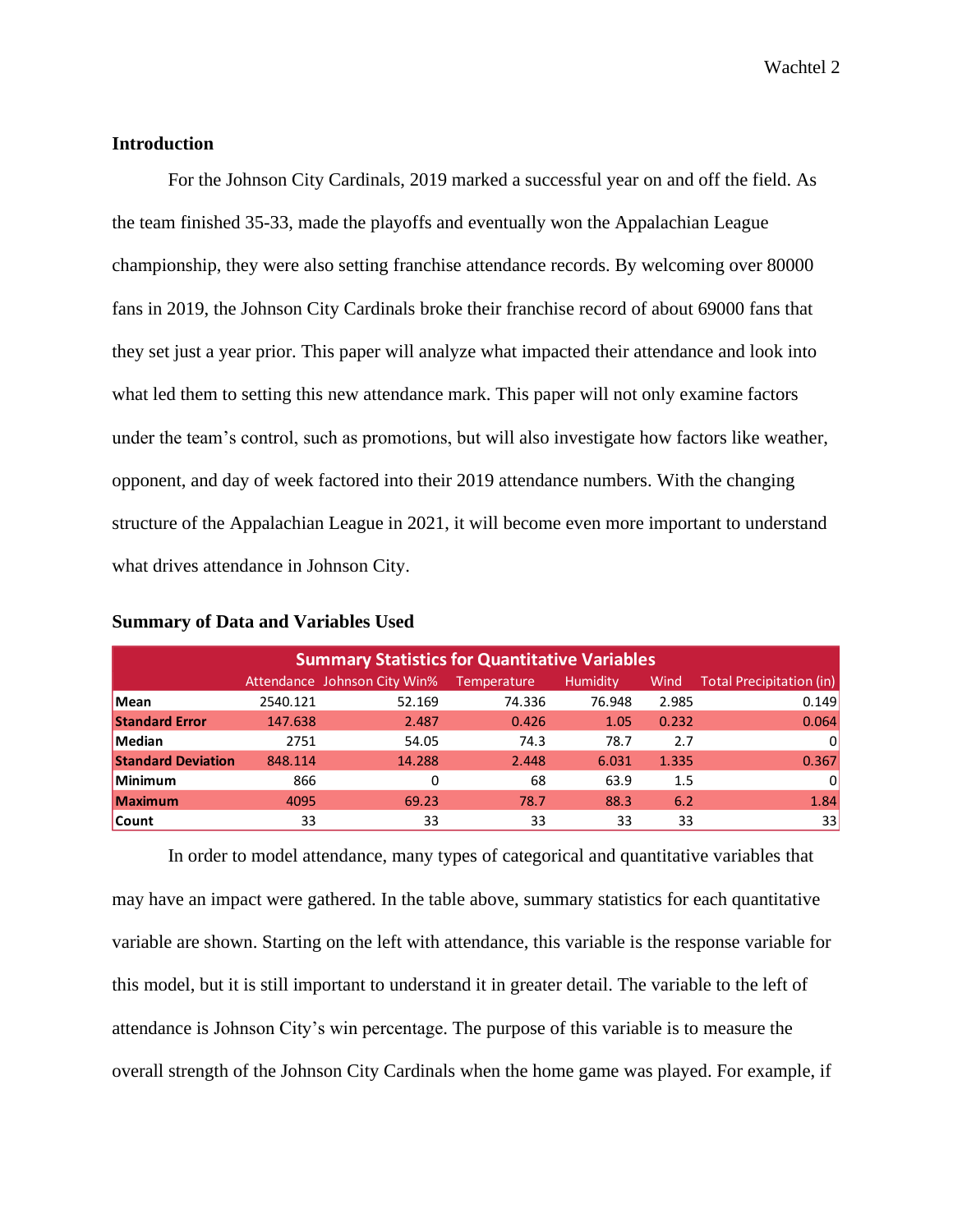Johnson City were 4-4 heading into a home game, their win percentage would be logged as 50%. The next four variables are all weather based variables gathered from Weather Underground. The values entered for temperature, humidity, and wind were the average value from the day the game was played.

| <b>Frequency Table for Categorical</b> |                 |                    |                           |
|----------------------------------------|-----------------|--------------------|---------------------------|
| <b>Variables</b>                       |                 |                    |                           |
| Variable                               | Count           |                    | <b>Frequency Table of</b> |
| <b>Fireworks</b>                       | 6               |                    | Opponents                 |
| <b>Giveaway</b>                        | 8               | Team               | # of Home Games           |
| <b>Food and Drink Discount</b>         | 17              | <b>Bluefield</b>   | 3                         |
| <b>Special Events</b>                  | 10 <sup>1</sup> | <b>Bristol</b>     | 6                         |
| <b>Sunday</b>                          | 61              | <b>Burlington</b>  | 3                         |
| <b>Monday</b>                          | 51              | <b>Danville</b>    | 3                         |
| Tuesday                                | 31              | Elizabethton       | 4                         |
| Wednesday                              | 61              | <b>Greeneville</b> | 6                         |
| Thursday                               | 3               | <b>Kingsport</b>   | 3                         |
| <b>Friday</b>                          | 51              | <b>Princeton</b>   | 3                         |
| Saturday                               | 5.              | Pulaski            | $\mathbf 2$               |

The frequency table on the left simply shows a count of how many times a certain promotion occurred and a count of how many home games were played on a certain day of the week. While most days of the week either had five or six home games, it was interesting to find that only three home games were played on a Tuesday or Thursday. Promotions were grouped into four separate categories, fireworks, giveaways, food and drink discounts, as well as special events. While fireworks and giveaways are self-explanatory, the other promotion categories consist of multiple types of slightly different promotions. For example, the food and drink discount category consists of four separate promotions, Dollar Mondays, Tacos & Tall Boys, All You Can Eat Wednesdays, and Thirsty Thursdays. Lastly, the special events category consists of one off promotions that did not appear multiple times. For example, this includes promotions such as a celebration of the  $150<sup>th</sup>$  anniversary of Johnson City, Star Wars Night and Fan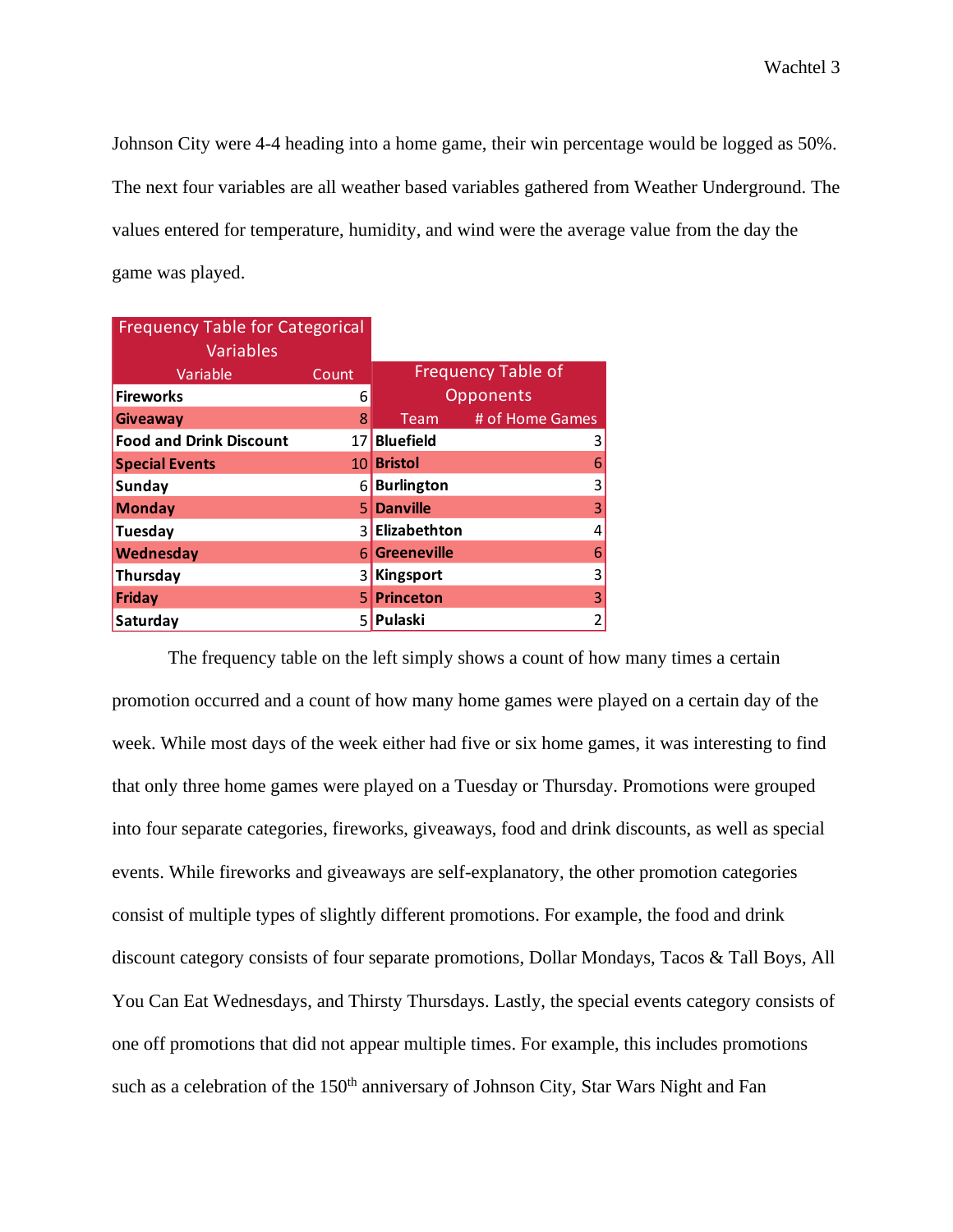Appreciation Night. It is also important to note that on certain nights, there were multiple promotions which is why the total amount of promotions is greater than the amount of home games. The frequency table on the right shows the amount of home games Johnson City had against each opponent. Notably, they only faced the Pulaski Yankees at home twice, while they had a minimum of three home games against every other team.

## **Model Overview**

Attendance =  $\alpha + \beta_1$ Bristol +  $\beta_2$ Burlington +  $\beta_3$ Danville +  $\beta_4$ Elizabethton +  $\beta_5$ Greenville +  $\beta_6$ Kingsport +  $\beta_7$ Princeton +  $\beta_8$ Pulaski +  $\beta_9$ JohnsonCityWin% +  $\beta_{10}$ Temperature +  $\beta_{11}$ Humidity +  $\beta_{12}$ Wind +  $\beta_{13}$ TotalPrecipitation +  $\beta_{14}$ Monday +  $\beta_{15}$ Wednesday +  $\beta_{16}$ Thursday +  $\beta_{17}$ Friday +  $\beta_{18}$ Saturday +  $\beta_{19}$ Sunday +  $\beta_{20}$ Special Event +  $\beta_{21}$ Giveaway +  $\beta_{22}$ Fireworks +  $\varepsilon$ 

In this model attendance was the response variable with 22 independent variables included to predict this value. The first eight variables represent the opponent that Johnson City faced, with the Bluefield Blue Jays being excluded. With this team excluded, it means that the coefficients for the remaining teams are relative to Bluefield. The next five variables are the quantitative variables that were summarized earlier. Next, are the days of the week when the game was played with Tuesday excluded. With this day excluded, it means that these six coefficients are relative to a game being played on Tuesday. Lastly, in regard to the promotional category, the promotion type "Food and Drink Discount" was excluded, meaning these coefficients are relative to a game where this type of discount occurred.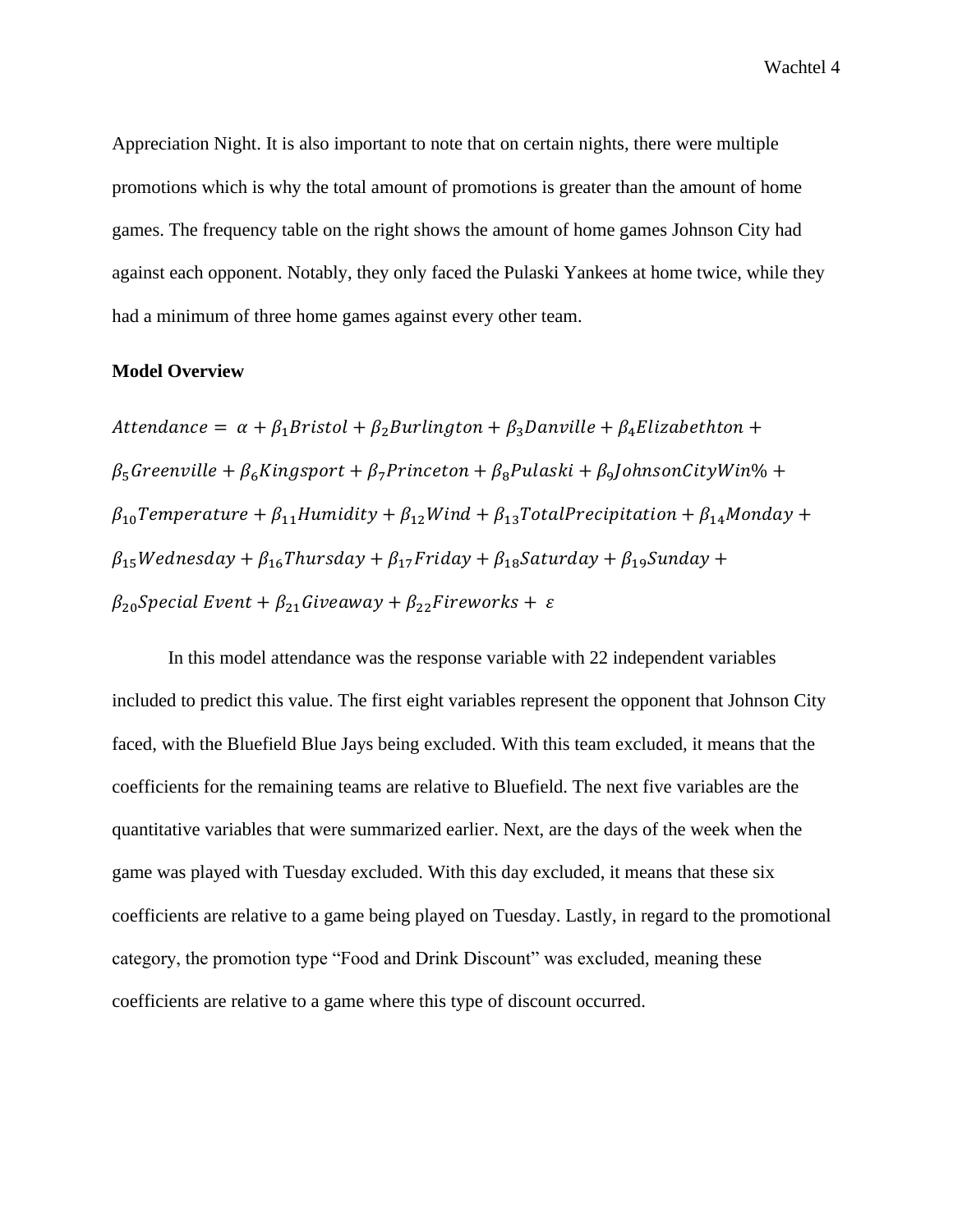# **Model Results**

| <b>Attendance Regression Output Table</b> |                 |                                           |          |       |                                      |
|-------------------------------------------|-----------------|-------------------------------------------|----------|-------|--------------------------------------|
| Variable                                  | <b>Estimate</b> | <b>Standard Error T-Statistic P-Value</b> |          |       |                                      |
| Intercept                                 | $-3382.94$      | 3787.198                                  | $-0.893$ | 0.392 |                                      |
| <b>Bristol</b>                            | 1050.759        | 386.471                                   | 2.719    | 0.022 |                                      |
| <b>Burlington</b>                         | 1239.869        | 656.899                                   | 1.887    | 0.088 |                                      |
| Danville                                  | 425.354         | 528.431                                   | 0.805    | 0.44  |                                      |
| Elizabethton                              | 1311.185        | 515.769                                   | 2.542    | 0.029 |                                      |
| Greeneville                               | 1340.18         | 391.302                                   | 3.425    | 0.006 |                                      |
| Kingsport                                 | 2014.093        | 451.165                                   | 4.464    | 0.001 |                                      |
| Princeton                                 | 1251.52         | 630.314                                   | 1.986    | 0.075 |                                      |
| Pulaski                                   | 2196.158        | 2699.214                                  | 0.814    | 0.435 |                                      |
| Johnson City Win%                         | 5.789           | 37.385                                    | 0.155    | 0.88  |                                      |
| Temperature                               | 12.185          | 34.817                                    | 0.35     | 0.734 |                                      |
| Humidity                                  | 37.011          | 36.477                                    | 1.108    | 0.333 |                                      |
| Wind                                      | $-132.261$      | 133.28                                    | $-0.992$ | 0.344 |                                      |
| <b>Total Precipitation</b>                | $-767.366$      | 293.188                                   | $-2.617$ | 0.026 |                                      |
| Monday                                    | 885.842         | 323.914                                   | 2.735    | 0.021 |                                      |
| Wednesday                                 | 565.556         | 504.279                                   | 1.122    | 0.288 |                                      |
| Thursday                                  | 1489.264        | 413.582                                   | 3.601    | 0.005 |                                      |
| Friday                                    | 596.291         | 929.543                                   | 0.641    | 0.536 |                                      |
| Saturday                                  | 1089.553        | 685.547                                   | 1.589    | 0.146 | $R-Squared = 94.75%$                 |
| Sunday                                    | 299.502         | 604.837                                   | 0.495    | 0.631 | Key                                  |
| <b>Special Event</b>                      | 572.613         | 271.845                                   | 2.106    |       | 0.061 Significant at $\alpha$ = 0.10 |
| Giveaway                                  | 561.363         | 267.436                                   | 2.099    |       | 0.062 Significant at $\alpha$ = 0.05 |
| Fireworks                                 | 1097.334        | 811.177                                   | 1.353    |       | 0.206 Significant at $\alpha$ = 0.01 |

This regression produced an  $\mathbb{R}^2$  value of 94.75%, which while encouraging it should be noted that this may be a product of the sheer amount of x-variables in this model. Furthermore, it is important how limited these results actually are. This dataset only contains 33 observations from one season, meaning that any statistically significant variables can only be applied to this dataset. Attempting to apply results from this model to data outside of the 2019 Johnson City Cardinal's season would lead to extrapolation and is an incorrect usage of this model.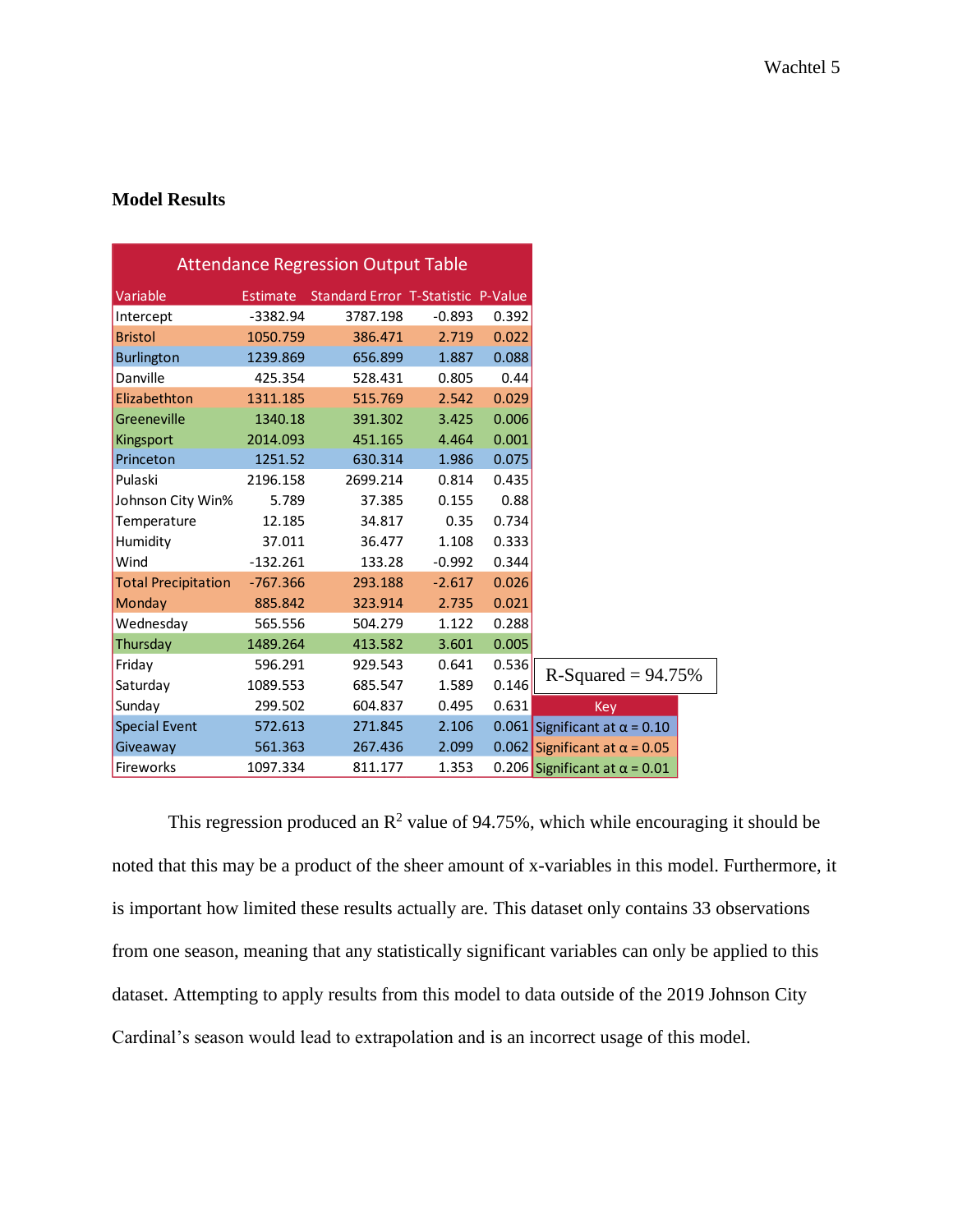Wachtel 6

Noting the limited scope of this data, we can still note from the output above that eleven of the variables included were significant at a minimum of one commonly used significance level. Of these significant variables, six were opponents that Johnson City faced throughout the year. It is important to note that these significant opponents are in terms of the Bluefield Blue Jays, meaning that when Johnson City played any of these six teams, they saw a statistically significant increase in attendance relative to a home game against Bluefield. The five remaining statistically significant variables included certain promotions, days of the week, and weather. Both the special event and giveaway promotion categories were significant, but similarly to opponents this is relative to the food and drink discount promotion. This means, relative to game with a food discount, when either of these promotions were held there was a statistically significant increase in attendance. Furthermore, a home game occurring on a Monday or Thursday saw a statistically significant increase in fans relative to a game on Tuesday. Lastly, the total precipitation variable proved to be the only weather variable that was significant. This variable has a more straightforward interpretation in which a one inch increase in precipitation led to a roughly 770 fan decrease in that games attendance.

There were certain variables that surprisingly did not have a statistically significant impact on attendance. For instance, fireworks are traditionally seen as a major draw for fans, but in this case, fireworks were not a statistically significant promotion relative to food and drink discounts. Furthermore, weekend days did not see a statistically significant change in attendance relative to a game on a Tuesday, which is surprising because weekend games are also seen as major draws for fans. However, more testing with a larger dataset should be conducted to see if these variables are not significant over a longer period of time.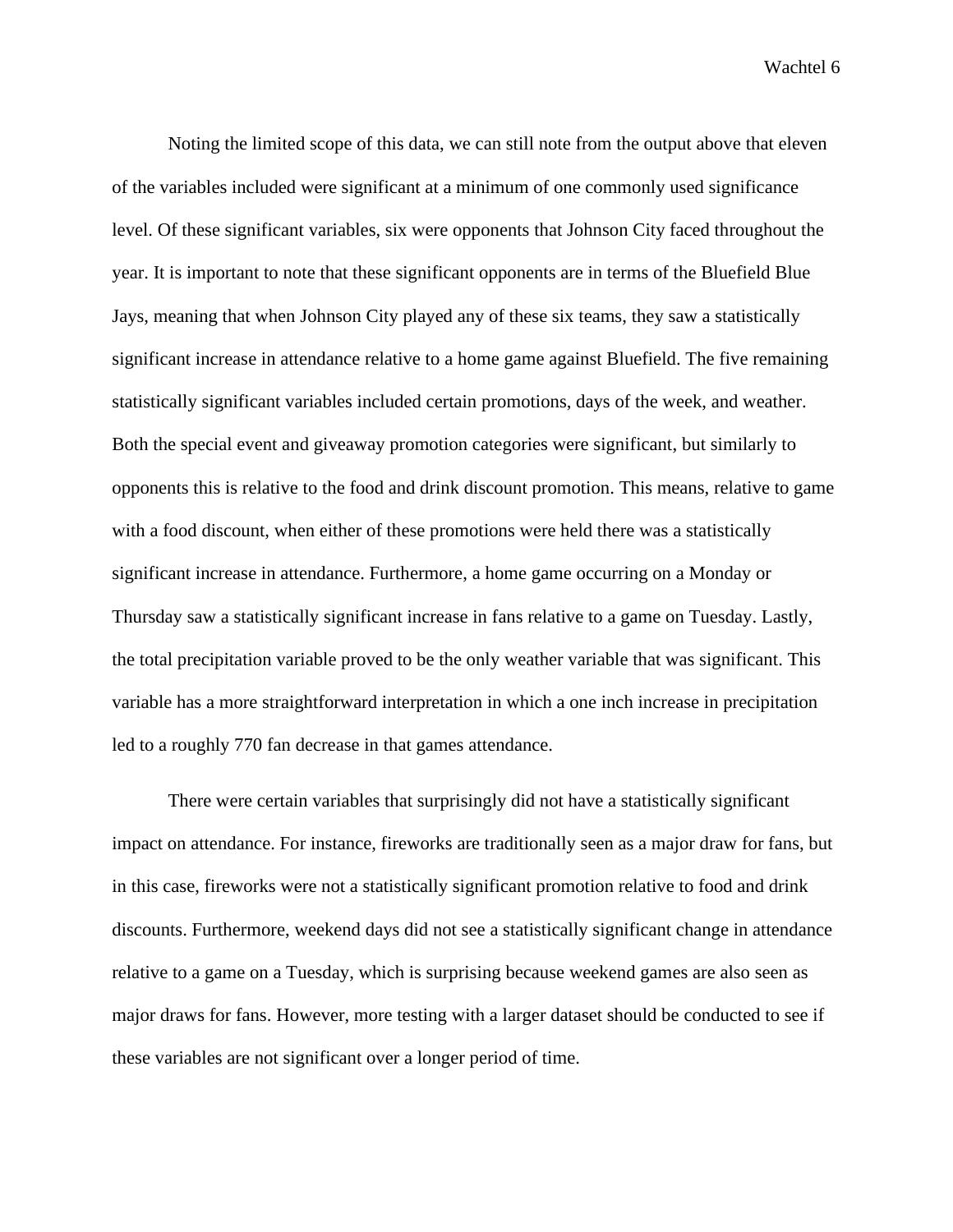### **Model Diagnostics**

In order to ensure this model's effectiveness multiple diagnostic tests were conducted to see if there were concerns for multicollinearity, autocorrelation, and heteroscedasticity in this model.

| <b>Attendance Model VIFs</b> |            |  |  |  |
|------------------------------|------------|--|--|--|
| Variable                     | <b>VIF</b> |  |  |  |
| Opponent                     | 1.852      |  |  |  |
| <b>Johnson City Win%</b>     | 8.695      |  |  |  |
| <b>Temperature</b>           | 1.387      |  |  |  |
| <b>Humidity</b>              | 3.581      |  |  |  |
| Wind                         | 2.897      |  |  |  |
| <b>Total Precipitation</b>   | 1.753      |  |  |  |
| Monday                       | 1.92       |  |  |  |
| Wednesday                    | 3.215      |  |  |  |
| Thursday                     | 1.965      |  |  |  |
| <b>Friday</b>                | 5.509      |  |  |  |
| Saturday                     | 4.063      |  |  |  |
| <b>Sunday</b>                | 3.856      |  |  |  |
| <b>Special Event</b>         | 2.065      |  |  |  |
| <b>Giveaway</b>              | 1.894      |  |  |  |
| <b>Fireworks</b>             | 5.172      |  |  |  |

To check for multicollinearity, we can look at the variance inflation factors (VIFs) on each variable in this model. Looking at the table of VIFs for this attendance model, none of these variables met were greater than or equal to ten, which is a major indicator that there is collinearity. However, multiple values are greater than five which while less problematic than if it is greater than ten, is still a minor cause for concern. The variables fireworks, Friday, and Johnson City Win% all met this threshold, with Johnson City Win% having the highest VIF in the model at 8.695. One point to note is that VIFs were calculated for all opponents together, rather than individually, with a degrees of freedom of eight for that VIF measure.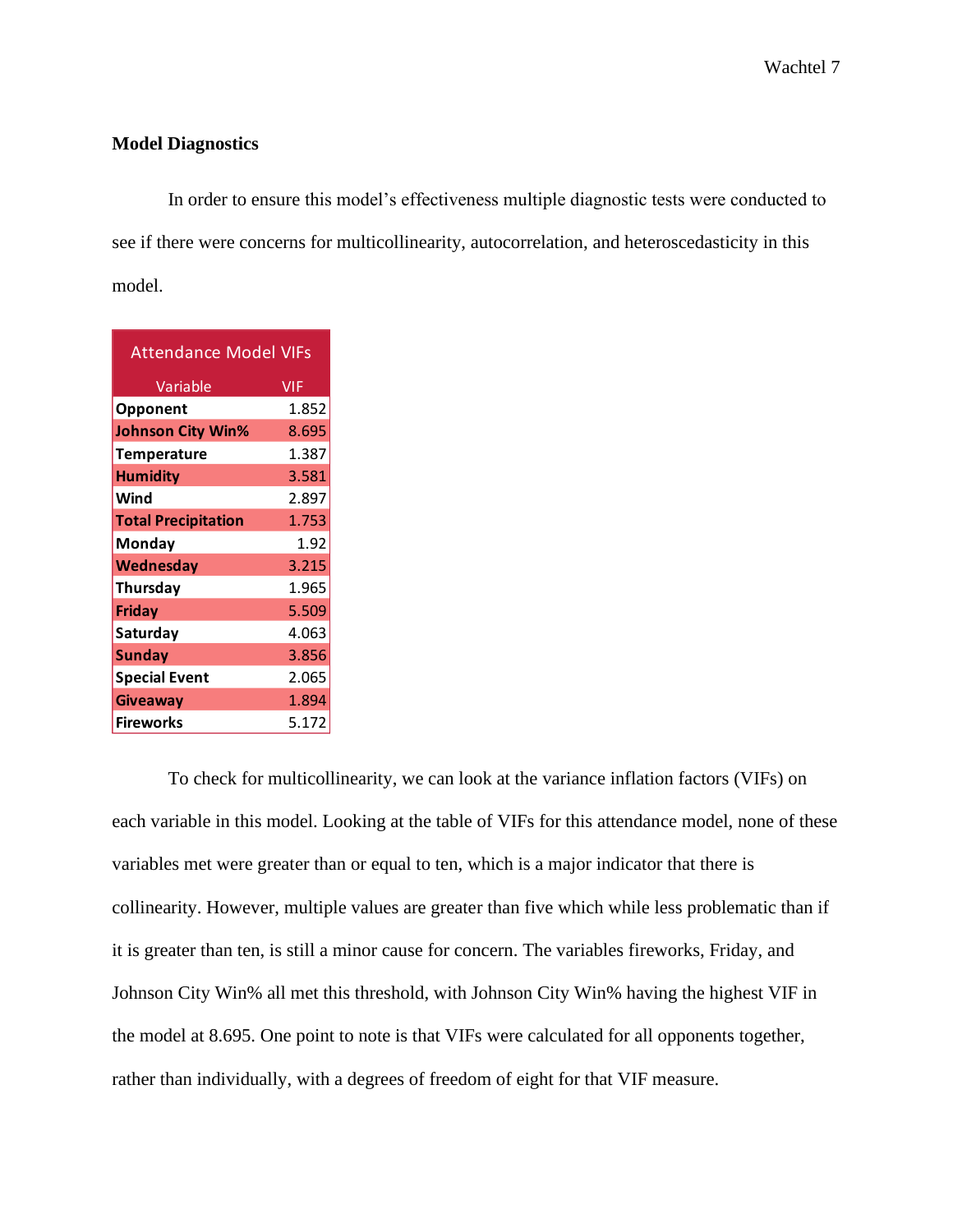| Durbin - Watson Test |  |                                |       |  |
|----------------------|--|--------------------------------|-------|--|
| <b>Results</b>       |  | Breusch - Godfrey Test Results |       |  |
| <b>DW Statistic</b>  |  | 2.094 Chi Square Statistic     | 5.491 |  |
| $P-Value$            |  | $0.817$ P-Value                | 0.064 |  |

Next, to check for autocorrelation, both a Durbin – Watson (DW) Test as well as a Breusch – Godfrey (BG) Test were conducted. Above, from the results of the DW Test we can see that the DW statistic was 2.094 with a p-value of 0.817. This tests' null hypothesis is that there is no autocorrelation in this model, so with this p-value we fail to reject this hypothesis. To help reinforce this belief that autocorrelation is not an issue in this model a BG Test was also conducted. In this test the null hypothesis is also that there is no autocorrelation. From the results above, the p-value of 0.064, while much smaller than in the previous test, is still not enough to reject this null hypothesis at the 0.05 significance level. These tests both helped show us that autocorrelation was not a concern for this model.

| <b>Breusch - Pagan Test Results</b> |        |                      |       |
|-------------------------------------|--------|----------------------|-------|
| <b>BP Statistic</b>                 | 23.393 | White's Test Results |       |
| Degrees of Freedom                  |        | 22 Test Statistic    | 29.6  |
| P-Value                             |        | $0.38$ P-Value       | 0.953 |

Lastly, to check for heteroscedasticity, both a Breusch – Pagan (BP) Test and a White's Test were conducted. In a BP – Test the null hypothesis is that there is no heteroscedasticity, more specifically, it is that our model is homoscedastic. From the results above, we can see that there was a BP statistic of roughly 23 and a p-value of 0.38, which is above the significance threshold of 0.05. This means we fail to reject this null hypothesis of no heteroscedasticity. With White's Test we are hoping to see the same results and reaffirm the belief that heteroscedasticity is not an issue for this model. This test has a null hypothesis that there is no heteroscedasticity in the model. From the results, we can see that the p-value was 0.953, which is above the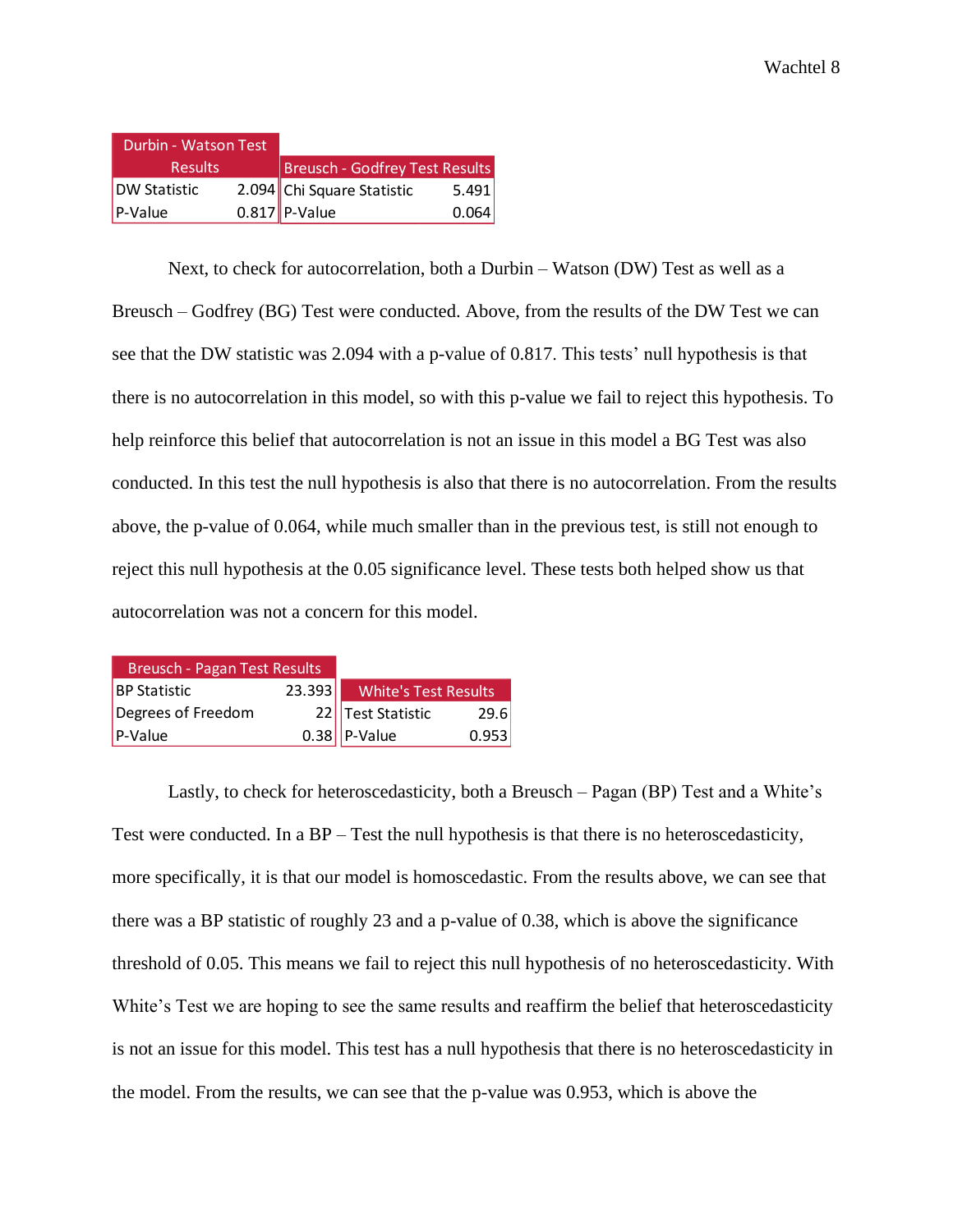Wachtel 9

significance threshold of 0.05. So, from these tests, we can confirm that heteroscedasticity is not an issue in this attendance model.

#### **Conclusion**

Certain variables that would have been interesting to include were unavailable and therefore not part of this project. For instance, it would be very interesting to have demographic information regarding the fans who attended each game. This information, theoretically, would include age and gender information for the fans in attendance for each game. This data would be helpful in seeing how specific promotions affected attendance for specific groups. For example, it would allow us to see how a food discount impacted the amount of males below 25 attending that game. While this variable would be nice to have, it likely does not mean the current model has an endogeneity problem. The exclusion of this information means that we must model using attendance as a whole as the response variable and are unable to model how certain sects of the population respond to certain factors.

While our results do provide helpful insights into what specific factors impacted Johnson City's attendance, it is also important to reinforce that there is a limited sample size. This dataset only considered the 33 home games from the 2019 season. Further testing and modeling needs to be conducted with a larger amount of data to gain a clearer sense of what drives Johnson City's attendance. Adding more data would also allow us to see any historical trends and changes in how certain variables affect attendance. Lastly, with the Appalachian League converting from a short season minor league to a college wood bat league in 2021, it will be interesting to see what changes are made by the teams to boost attendance. Hopefully, by conducting these types of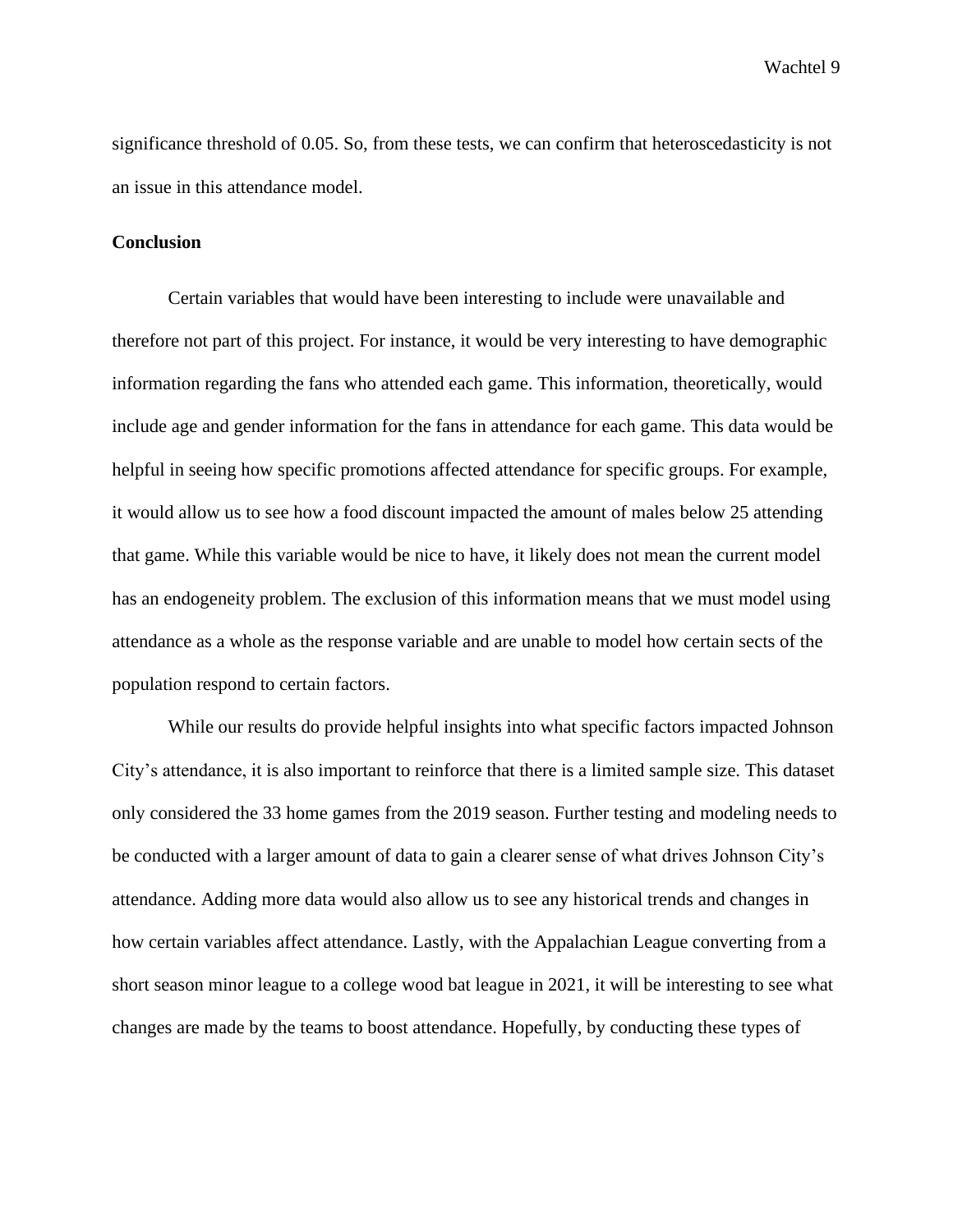analyses, teams like Johnson City will be able to smoothly transition into this new era of Appalachian League baseball and keep fans coming to the ballpark.